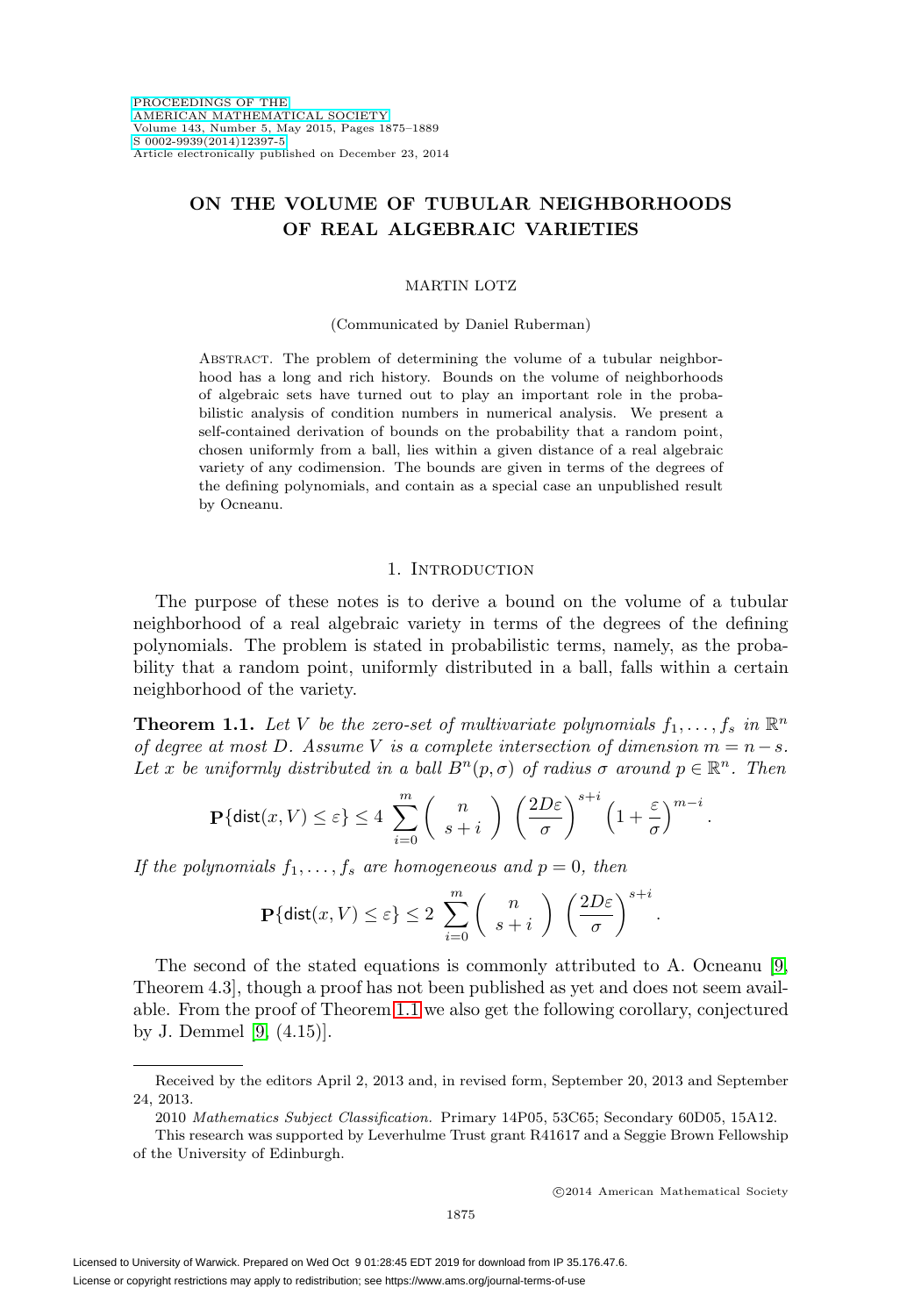<span id="page-1-0"></span>**Corollary 1.2.** For compact V and small enough  $\varepsilon$  we have

$$
\mathbf{P}\{\mathrm{dist}(x,V) \leq \varepsilon\} = \mathrm{vol}_{n-s}(V) \cdot \varepsilon^s \cdot \frac{n \Gamma(n/2)}{\pi^{(n-s)/2} s \Gamma(s/2)} + o(\varepsilon^s).
$$

Theorem [1.1](#page-0-0) can be adapted to a spherical setting without too much difficulty, thus generalizing the results of [\[5\]](#page-13-1) to higher codimension, but for the sake of brevity such a generalization is omitted in these notes.

1.1. **History and applications.** In 1840, J. Steiner [\[25\]](#page-14-0) showed that the volume of an  $\varepsilon$ -neighborhood of a convex body in  $\mathbb{R}^3$  could be written as a quadratic polynomial in  $\varepsilon$ . This result has become a staple of integral geometry and was the starting point of a myriad of generalizations in multiple directions. One such generalization is a celebrated result by H. Weyl [\[26\]](#page-14-1), who showed that for  $\varepsilon$  small enough, the volume of an  $\varepsilon$ -neighborhood around a compact Riemannian submanifold of  $\mathbb{R}^n$  is given by a polynomial whose degree is the dimension of the manifold. Weyl's tube formula became an important ingredient in Allendoerfer and Weil's proof of the Gauss-Bonnet Theorem for hypersurfaces. For more on Weyl's tube formula and its ramification, see [\[12\]](#page-13-2). Bounds on the volume of tubes around real varieties in terms of degrees have previously been given by R. Wongkew [\[27\]](#page-14-2), although without explicit constants. Tube formulae came into the radar of numerical analysis through the work of S. Smale [\[24\]](#page-14-3), E. Kostlan [\[17\]](#page-13-3), J. Renegar [\[21\]](#page-13-4), and J. Demmel [\[9\]](#page-13-0), among others, who were interested in the probabilistic analysis of condition numbers. It has been observed (see, e.g., [\[8,](#page-13-5) [15\]](#page-13-6) and the references there) that the condition number of many numerical computation problems can by bounded by the inverse distance to a set of ill-posed inputs. In particular, if one can describe the set of ill-posed inputs as a subset of an algebraic variety, then a bound on the relative volume of its neighborhood in terms of the degree of the variety directly translates into a result on the probability distribution of condition numbers. The results of Demmel [\[9\]](#page-13-0) have been partially extended to the setting of smoothed analysis on the sphere in [\[5\]](#page-13-1), by studying tubular neighborhoods of hypersurfaces intersected with spherical caps. For a comprehensive survey of these ideas we refer to [\[4\]](#page-13-7). Recently, a consequence of the degree bound derived in this article has been used in the study of embeddings of simplicial complexes into Euclidean space [\[13,](#page-13-8) Prop 3.10]. Other notable fields in which tube formulae have been used extensively include statistics  $[1]$  and the probabilistic analysis of convex optimization  $[2, 3, 18]$  $[2, 3, 18]$  $[2, 3, 18]$ . The main purpose of the current article is to fill a gap in the literature by making available a complete and rigorous derivation of the real degree bounds used in [\[9\]](#page-13-0).

1.2. **Main ideas.** The proof of Theorem [1.1](#page-0-0) is based on three main ingredients: Weyl's tube formula, an integral-geometric kinematic formula, and Bézout-type bounds on the degree of Gauss maps. In what follows, let V be a complete intersection of dimension  $m = n - s$ . First, based on Weyl's tube formula, a bound is derived in terms of integrals of absolute curvature:

$$
\mathop{\rm vol}\nolimits_n\ T(V,\varepsilon)\le \varepsilon^s\sum_{i=0}^m\frac{1}{s+i}\ |K_i|(V)\ \varepsilon^i.
$$

The highest order term  $|K_m|(V)$  is intimately related to the *generalized Gauss map* of  $V$ , and can in fact be expressed in terms of the *degree* of this map. Using standard B´ezout-type arguments it is possible to bound the degree of the Gauss map in terms of the degrees of the defining polynomials. The lower-order invariants  $|K_i|(V)$  can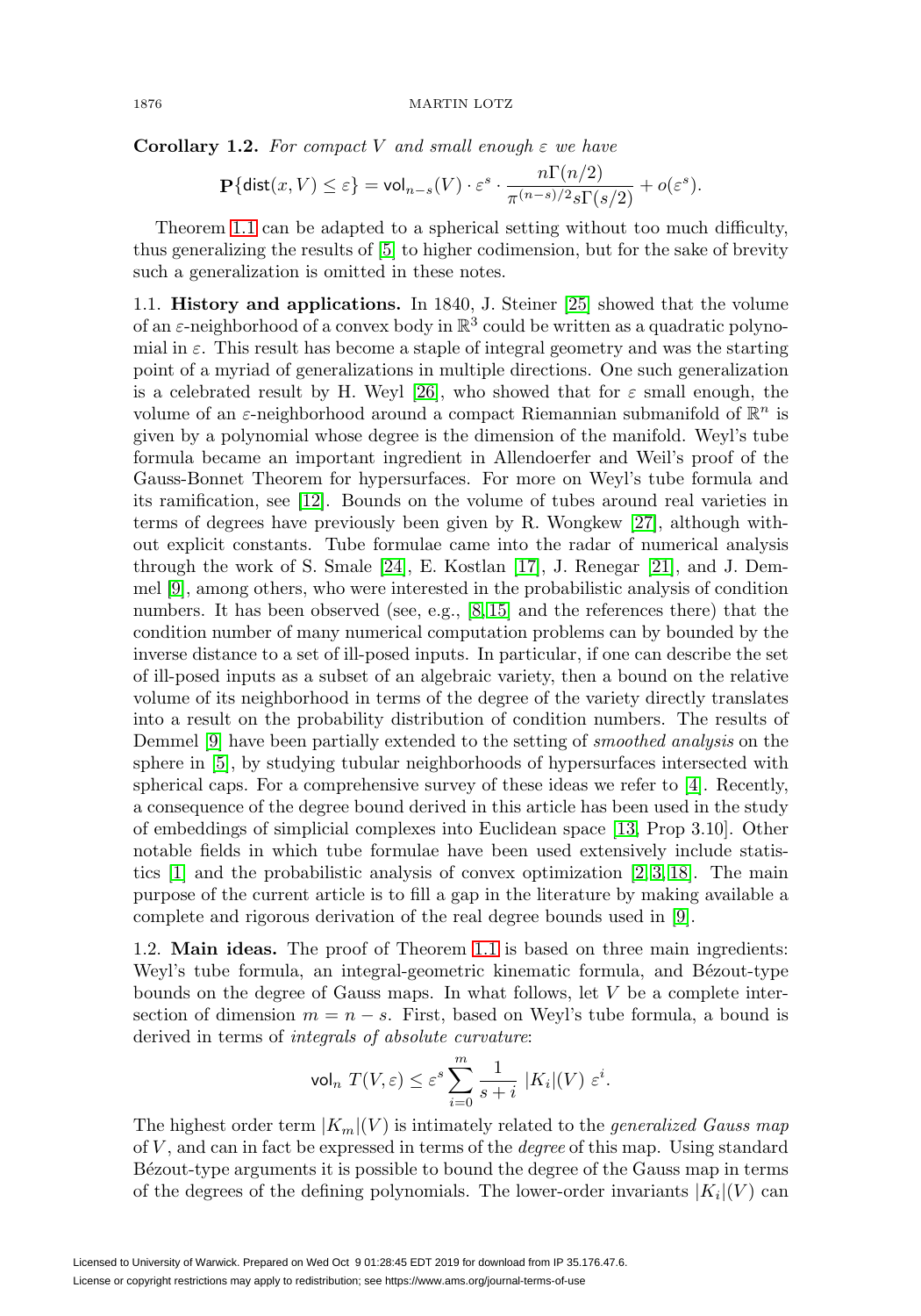then be related to the highest order invariants  $|K_i|(V \cap L)$  of an intersection with a random linear subspace by means of Crofton's formula from integral geometry:

$$
|K_i|(V) \le 2\left[\begin{array}{c}n\\s+i\end{array}\right]\int_{L\in\mathcal{E}_{s+i}^n}|K_i|(V\cap L)\;d\lambda_{s+i}^n,
$$

where  $\mathcal{E}_{s+i}$  denotes the space of  $(s+i)$ -dimensional subspaces with suitable measure. One can then apply the degree bounds in lower dimension. Obviously, some care has to be taken when implementing these ideas in detail.

1.3. **Outline.** Section [2](#page-2-0) gives a review of the necessary concepts of Riemannian geometry in Euclidean space. In Section [3,](#page-5-0) Weyl's tube formula and results from integral geometry are presented in a slightly generalized form to suit our purposes. At the beginning of Section [4,](#page-7-0) the tube formula is reformulated in terms of the degrees of a generalized Gauss map. Up to this point, everything is based on compact Riemannian manifolds. Systems of polynomial equations enter when bounding the degrees of the generalized Gauss map, leading to the proof of Theorem [1.1.](#page-0-0) The appendix is devoted to a complete proof of Weyl's tube formula in Euclidean space.

<span id="page-2-1"></span>1.4. **Notation and terminology.** We write  $B<sup>n</sup>(p, \sigma)$  for the solid closed ball in  $\mathbb{R}^n$  with center *p* and radius *σ* > 0, and *S*<sup>*n*-1</sup>(*p*,*σ*) for its boundary, and set  $S^{n-1} := S^{n-1}(0,1)$  and  $B^n := B^n(0,1)$ . We write vol<sub>n</sub> M for the n-dimensional Lebesgue-measure of a measurable set  $M \subseteq \mathbb{R}^n$ , and often drop the subscript and simply write vol  $M$ . For an m-dimensional Riemannian manifold  $M$ , when we write vol<sub>m</sub>  $M =$  vol  $M$  we mean  $\int_M \omega_M$ , with  $\omega_M$  the volume form associated to the Riemannian structure (see Section [2.1.1\)](#page-3-0). Whenever we say manifold, we mean smooth manifold.

Throughout this paper we denote by  $\mathcal{O}_{n-1} := 2\pi^{n/2} / \Gamma\left(\frac{n}{2}\right)$  the  $(n-1)$ -dimensional volume of the unit sphere  $S^{n-1}$  in  $\mathbb{R}^n$ , and  $\omega_n := \mathcal{O}_{n-1}/n$  the *n*-dimensional volume of the solid unit ball in  $\mathbb{R}^n$ . The *flag coefficients* are defined as

<span id="page-2-2"></span>(1.1) 
$$
\begin{bmatrix} n \\ k \end{bmatrix} := \begin{pmatrix} n \\ k \end{pmatrix} \frac{\omega_n}{\omega_k \omega_{n-k}}
$$

<span id="page-2-0"></span>for  $n \geq 0$  and  $k \geq 0$ . They appear naturally in the study of invariant measures on Grassmannians [\[16\]](#page-13-13).

## 2. Preliminaries

We assume familiarity with the basic notions of Riemannian geometry, as described for example in [\[10\]](#page-13-14). The purpose of most of this section is to introduce notation and terminology.

2.1. **Riemannian manifolds in**  $\mathbb{R}^n$ . Given a Riemannian manifold M of dimension m, we denote by TM its tangent bundle, by  $C(M)$  the ring of smooth functions on M, and by  $\mathcal{X}(M)$  the  $C(M)$ -module of tangent vector fields on M. For  $p \in M$ we write  $T_pM$  for the tangent space at p. If  $v \in T_p\mathbb{R}^n$  and  $f \in C(\mathbb{R}^n)$ , then  $v(f)$ denotes the directional derivative of  $f$  in direction  $v$  at  $p$ .

In this article we are only concerned with submanifolds M of Euclidean space  $\mathbb{R}^n$ . As such, each  $T_pM$  can be identified with a subspace of  $T_p\mathbb{R}^n$  ≃  $\mathbb{R}^n$  in the obvious manner. Let  $NM := \{(p, v) \in T\mathbb{R}^n \mid p \in M, v \perp T_pM\}$  be the normal bundle to M in  $\mathbb{R}^n$  and denote by  $N_pM$  the fiber of NM over  $p \in M$ , i.e., the normal space to M at p in  $\mathbb{R}^n$ .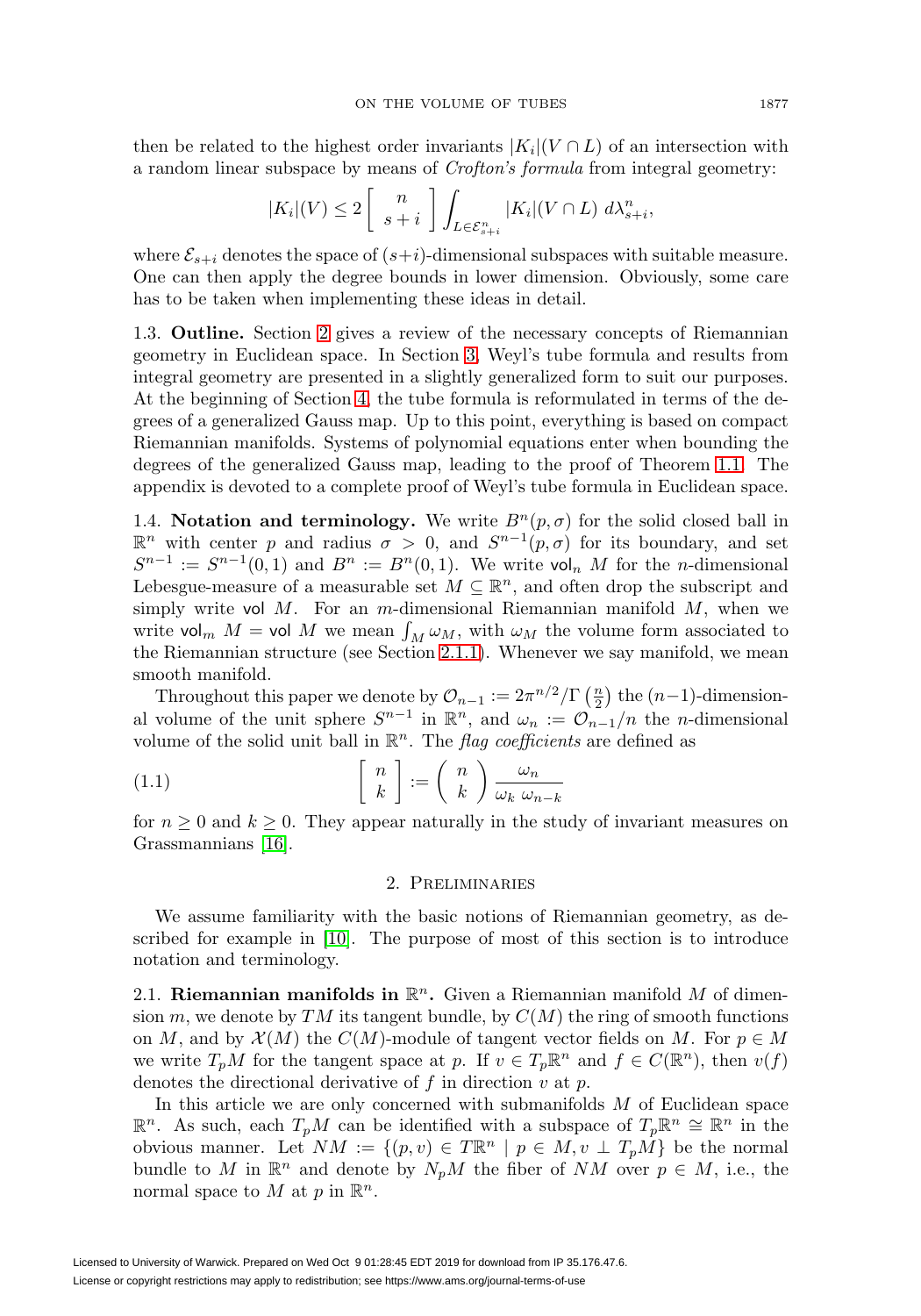Let  $Y \in \mathcal{X}(\mathbb{R}^n)$  be a smooth vector field. For  $v \in T_p\mathbb{R}^n$  denote by  $\nabla_v Y :=$  $v(Y)$  the covariant derivative of Y along v at p. The covariant derivative satisfies  $v(\langle Y,Z \rangle) = \langle \nabla_v Y, Z \rangle + \langle Y, \nabla_v Z \rangle$ . In particular, for orthogonal fields Y and Z we have  $\langle \nabla_v Y, Z \rangle = -\langle Y, \nabla_v Z \rangle$ . For  $v \in N_pM$  and  $X, Y \in \mathcal{X}(M)$ , the second fundamental form  $S_v(X, Y)$  of X and Y along v is the symmetric, bilinear map  $T_pM \times T_pM \to \mathbb{R}$  defined by

$$
S_v(X, Y) := \langle \nabla_{X(p)} Y, v \rangle,
$$

where we assume the vector fields  $X, Y$  to be extended to a neighborhood of M in  $\mathbb{R}^n$  for this definition to make sense. Given a normal vector field Z on M we have  $S_{Z(p)}(X,Y) = -\langle Y, \nabla_{X(p)}Z \rangle$  (since X, Y are orthogonal to Z). Given an orthonormal frame field  $(E_1,\ldots,E_m)$  on  $U \subset M$ , we will on occasion use the matrix  $S(Z)$  with entries in  $C(M)$  that represents this bilinear form with respect to that frame field. Its values at  $p \in U$  are given by the entries

<span id="page-3-1"></span>
$$
(2.1) \tS_{ij}(Z)(p) = S_{Z(p)}(E_i, E_j) = \langle \nabla_{E_i(p)} E_j, Z \rangle = -\langle E_j, \nabla_{E_i(p)} Z \rangle.
$$

Note that we can also talk about  $S(v)$  for fixed  $v \in N_pM$ . Then we have  $S(v)$  =  $S(Z)(p)$  for any normal vector field such that  $Z(p) = v$ .

<span id="page-3-0"></span>2.1.1. A note on integration and orientation. Given a Riemannian manifold  $M \subseteq$  $\mathbb{R}^n$ , we denote by  $\omega_M$  the natural volume form on M associated to the Riemannian metric. Thus if  $U \subseteq M$  is an oriented coordinate neighborhood and  $x^1,\ldots,x^m:U\to\mathbb{R}^m$  are orthonormal coordinates (so that the tangent vectors  $\partial/\partial x^1,\ldots,\partial/\partial x^m$  form a positively oriented, orthonormal basis at each  $p \in U$ ), then  $\omega_M = dx^1 \wedge \cdots \wedge dx^m$  on U. All volume forms are densities (unsigned forms), though we will occasionally locally represent them as differential forms in an oriented coordinate neighborhood  $U \subseteq M$  without always stating this explicitly. Given a map f from a manifold of the same dimension to  $M$ ,  $f^* \omega_M$  denotes the pull-back volume form.

<span id="page-3-2"></span>2.1.2. Curvature invariants. In this section we introduce the curvature invariants  $K_0(M),\ldots,K_m(M)$  associated to a compact Riemannian manifold M in terms of the second fundamental form. These invariants are key components in Weyl's formula (Section [3.1\)](#page-5-1) for the volume of tubes around M.

Let M be an m-dimensional compact Riemannian manifold,  $U' \subseteq \mathbb{R}^n$  open and  $U = U' \cap M$ . Let  $(E_1, \ldots, E_n)$  be an orthonormal frame field on U', such that  $E_1(p),\ldots,E_m(p)$  form an oriented basis of  $T_pM$  for all  $p \in U$ . For  $v \in N_pM$  let  $S(v)$  denote the  $m \times m$  matrix of the second fundamental form at p along v with respect to the frame field, as defined in [\(2.1\)](#page-3-1).

For  $0 \leq i \leq m$  let  $\psi_i : N_pM \to \mathbb{R}$  be the homogeneous polynomial of degree i defined by

$$
\det(\mathrm{Id} - tS(v)) = \sum_{i=0}^{m} t^i \psi_i(v).
$$

Note that the  $\psi_i(v)$  are, up to sign, the coefficients of the characteristic polynomial of  $S(v)$ . More precisely, we have

$$
\psi_i(v) = (-1)^i \sigma_i(\kappa_1(v), \dots, \kappa_m(v)),
$$

where the  $\kappa_i(v)$  are the eigenvalues of  $S(v)$ , i.e., the principal curvatures, and  $\sigma_i$  denotes the *i*-th elementary symmetric function. In particular,  $\psi_m(v)=(-1)^m \det S(v)$ .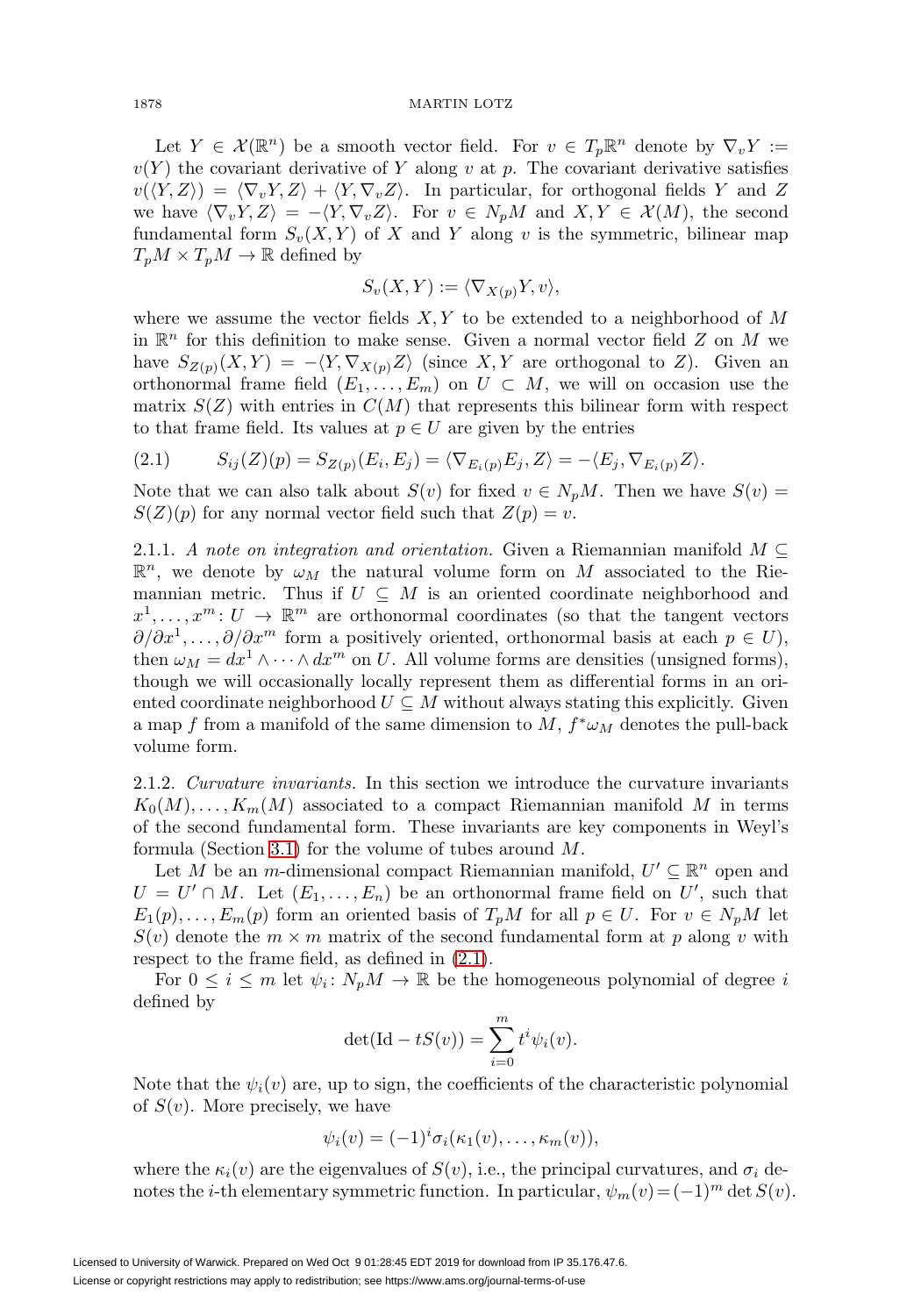These quantities are, up to orientation, independent of the particular orthonormal frame used to define the matrix  $S(v)$ .

For  $p \in M$ , set  $S(N_pM) := \{v \in N_pM \mid ||v|| = 1\}$  and denote by  $S(NM)$  the corresponding normal sphere bundle. At a point  $p \in M$  define

$$
I_i(p) = \int_{v \in S(N_pM)} \psi_i(v) \omega_{S(N_pM)}.
$$

The  $I_i(p)$  are polynomial invariants of the second fundamental form in the sense of [\[14\]](#page-13-15). If  $v = \sum_{j=1}^{s} u^{j} E_{m+j}(p)$ ,  $s = n-m$ , then the  $I_i(p)$  are integrals over all  $u \in S^{s-1}$  of homogeneous polynomials of degree i in  $u^1, \ldots, u^s$ . From this it follows that  $I_i(p) = 0$  for i odd.

The integrals of curvature are defined as

<span id="page-4-1"></span>(2.2) 
$$
K_i(M) := \int_M I_i(p) \, \omega_M = \int_{S(NM)} \psi_i(v) \, \omega_{S(NM)}.
$$

It is easy to see that  $K_0(M) = \mathcal{O}_{s-1}$ vol<sub>m</sub> M. Less trivial is the fact that  $K_m(M)$  $\mathcal{O}_{n-1}$   $\chi(M)$ , where  $\chi(M)$  is the Euler characteristic of M. This is a consequence of the generalized Gauss-Bonnet Theorem (see [\[12\]](#page-13-2) for a discussion of this result and its relation to Weyl's tube formula).

The *integrals of absolute curvature*, suggested by Peter Bürgisser [\[5\]](#page-13-1), are defined as

(2.3) 
$$
|K_i|(M) := \int_{S(NM)} |\psi_i(v)| \, \omega_{S(NM)}.
$$

These are important for extending Weyl's tube formula to and inequality for the volume of  $\varepsilon$ -tubes for arbitrary  $\varepsilon$ . Clearly, the definition is also valid for an open subset  $U \subset M$ , or an open subset of  $M\setminus \partial M$  if M is a compact Riemannian manifold with boundary.

2.1.3. The degree. Let  $f: M \to P$  be a smooth map of compact Riemannian mani-folds. By Sard's Theorem [\[20,](#page-13-16) §2] almost all  $q \in P$  are regular values. The preimage  $f^{-1}(q)$  is either empty or a finite set with locally constant cardinality [\[20\]](#page-13-16) as q varies among regular values.

For measurable  $h: P \to \mathbb{R}$  we have

<span id="page-4-2"></span>(2.4) 
$$
\int_{p \in M} h \circ f(p) f^* \omega_P = \int_{q \in P} h(q) \# f^{-1}(q) \omega_P,
$$

where  $\#f^{-1}(q)$  denotes the cardinality of the preimage of q. Recall (Section [2.1.1\)](#page-3-0) that we are dealing with unsigned forms, i.e.,  $f^*\omega_P = |\det(D\varphi)|\omega_m$ , otherwise we would have to count the points in the fiber with signs.

We define the maximum degree of  $f$  to be the maximum cardinality of the preimage of a regular value under f:

$$
\operatorname{mdeg} f := \max_{q \in \operatorname{reg} P} \# f^{-1}(q).
$$

With this definition we have

<span id="page-4-0"></span>(2.5) 
$$
\int_M f^* \omega_P \leq \mathrm{mdeg} f \int_P \omega_P.
$$

This notion of degree differs from the usual one from differential topology (see [\[20,](#page-13-16) §5]), which takes into account orientation.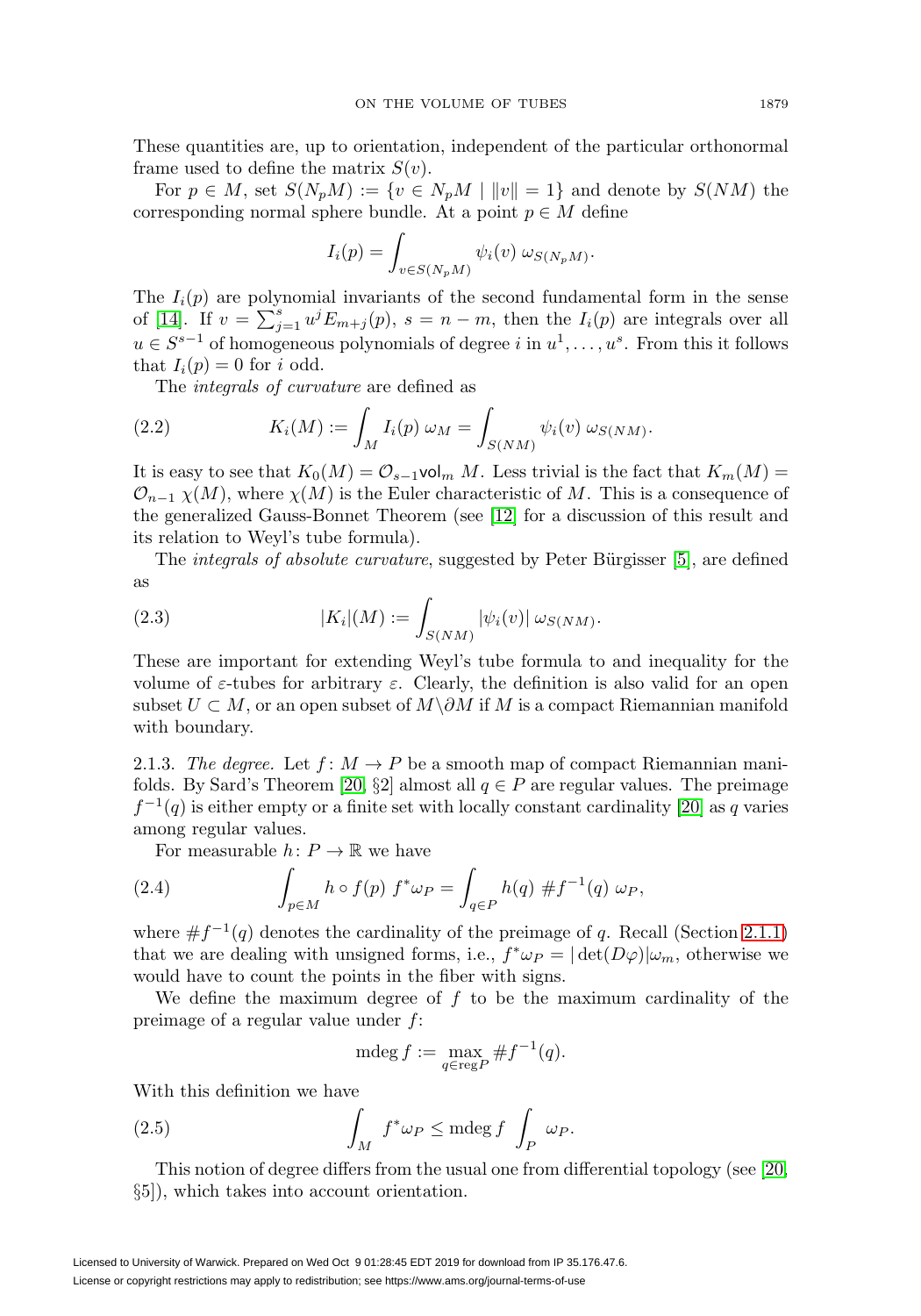2.1.4. Transversality. The intersection of two manifolds M and P in  $\mathbb{R}^n$  of dimension  $m, \ell$  with  $m + \ell \geq n$  is called transversal at  $p \in M \cap P$ , if  $\dim T_pM \cap T_pP =$  $m+\ell-n$ . The intersection is called transversal if it is transversal at every  $p \in M \cap P$ . In that case,  $M \cap P$  is a smooth  $(m + \ell - n)$ -dimensional manifold.

Recall that  $B^{n}(p,\sigma)$  denotes the closed ball of radius  $\sigma$  around p in  $\mathbb{R}^{n}$ , and  $S^{n-1}(p, \sigma) = \partial B^{n}(p, \sigma)$  is its boundary. The following lemma is a standard application of Sard's Theorem; the proof is omitted. By "almost all" we mean "up to a set of measure zero".

<span id="page-5-2"></span>**Lemma 2.1.** Let M be a Riemannian manifold. For almost all  $\sigma > 0$  the intersection  $B<sup>n</sup>(p, \sigma) \cap M$  is a Riemannian manifold with boundary. In particular,  $S^{n-1}(p, \sigma) \cap M$  is a smooth Riemannian manifold of codimension one in M.

# 3. Geometry of tubes and integral geometry

<span id="page-5-1"></span><span id="page-5-0"></span>3.1. **Weyl's tube formula.** References for the content of this section are [\[12,](#page-13-2) [26\]](#page-14-1). Let  $M \subseteq \mathbb{R}^n$  be a Riemannian submanifold of dimension  $m < n$ , possibly with boundary, and denote by  $s := n - m$  the codimension of M in  $\mathbb{R}^n$ . The (closed) tube of radius  $\varepsilon$  around M in  $\mathbb{R}^n$  is defined to be the set

(3.1) 
$$
T(M, \varepsilon) := \left\{ p \in \mathbb{R}^n \middle| \begin{array}{c} \exists \text{ line of length } \leq \varepsilon \text{ from } p \\ \text{ meeting } M \text{ orthogonally} \end{array} \right\}
$$

For compact manifolds this coincides with the  $\varepsilon$ -neighborhood of M in  $\mathbb{R}^n$ , though in general this need not be the case.

.



FIGURE 1. Tube around and open [left] and closed [right] interval.

In his influential paper [\[26\]](#page-14-1), Weyl derived the expression

$$
\text{vol } T(M, \varepsilon) = \mathcal{O}_{s-1} \varepsilon^s \sum_{\substack{i=0 \ i \text{ even}}}^m \frac{(i-1)(i-3)\cdots 1}{(s+i)(s+i-2)\cdots s} \mu_i(M) \varepsilon^i
$$

for the volume of a tube of radius  $\varepsilon$  around M, provided  $\varepsilon$  is small enough. The  $\mu_i(M)$  are the *curvature invariants* of M. The deeper part of Weyl's work consists of showing that these invariants are intrinsic, that is, they only depend on the curvature tensor of M and not on the particular embedding of M in  $\mathbb{R}^n$ . We will not need this feature here, however, and will be happy with expressing these invariants in terms of the second fundamental form.

The  $\mu_i(M)$  are just a different normalization of the invariants  $K_i(M)$  introduced in Section [2.1.2,](#page-3-2) namely

(3.2) 
$$
K_i(M) = \mathcal{O}_{s-1} \frac{(i-1)(i-3)\cdots 1}{(s+i-2)(s+i-4)\cdots s} \mu_i(M),
$$

for i even. Note that Corollary [1.2](#page-1-0) follows immediately from the Weyl's tube formula, using that  $K_0(M) = \mathcal{O}_{s-1}$ vol<sub>m</sub> M.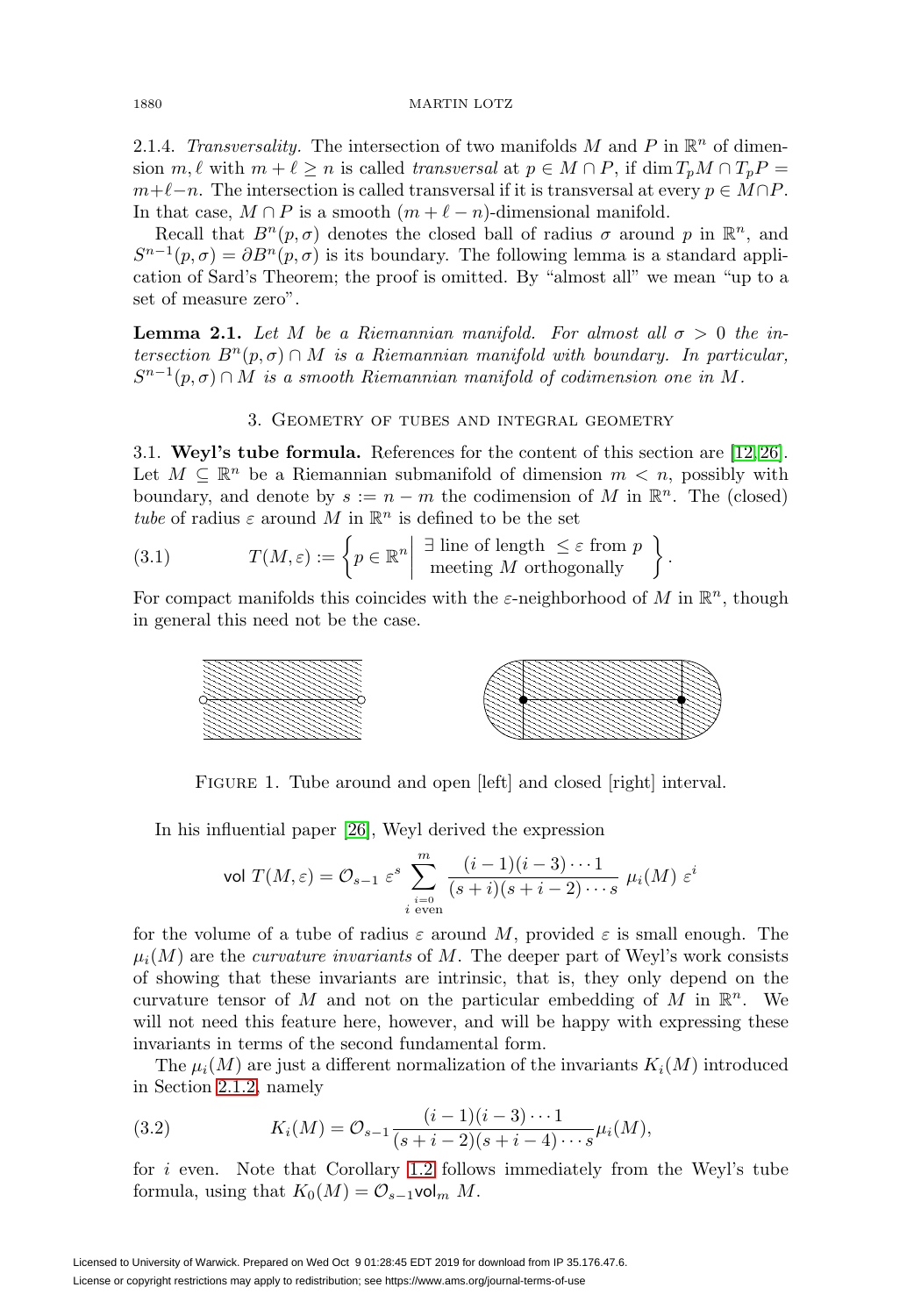Note that the  $K_i(M)$  are no longer independent of the embedding, since the codimension enters the formula.

We will need a slight variation of Weyl's tube formula that works for arbitrary ε.

<span id="page-6-0"></span>**Theorem 3.1.** Let  $M \subseteq \mathbb{R}^n$  be an oriented, compact, m-dimensional Riemannian manifold, possibly with boundary, and assume  $s := n - m > 0$ . Let  $U \subseteq M \backslash \partial M$  be an open subset of M. Then for all  $\varepsilon > 0$  we have

<span id="page-6-1"></span>(3.3) vol 
$$
T(U, \varepsilon) \le \varepsilon^s \sum_{i=0}^m \frac{1}{s+i} |K_i|(U) \varepsilon^i
$$
.

The proof, given in the appendix, is along the lines of [\[12,](#page-13-2) [26\]](#page-14-1).

**Example 3.2.** Let  $M = S^m$  be the m-dimensional unit sphere in  $\mathbb{R}^n$ . Along the lines of the proof of the tube formula [\(3.1\)](#page-6-0) we can derive

$$
\text{vol }T(S^m,\varepsilon)=2\;\omega_{m+1}\;\varepsilon^s\sum_{i=0}^m \frac{\omega_{s+i}}{\omega_{i+1}}\left(\begin{array}{c}m+1\\i+1\end{array}\right)\;\varepsilon^i
$$

for small  $\varepsilon$  (recall from Section [1.4](#page-2-1) the definition of  $\omega_n$  and  $\mathcal{O}_n$ ). From this we get

$$
K_i(S^m) = \frac{2\mathcal{O}_m \mathcal{O}_{s+i-1}}{\mathcal{O}_i} \left( \begin{array}{c} m \\ i \end{array} \right)
$$

for i even. Note that  $K_0(S^m) = \mathcal{O}_m \mathcal{O}_{n-m-1}$  and that  $K_m(S^m) = 2\mathcal{O}_{n-1}$  for m even and  $K_m(S^m) = 0$  for m odd, in accordance with the Euler characteristic for spheres. Some special cases for the volume of tubes are:

- (1) Setting  $m = n 1$  we get vol  $T(S^{n-1}, \varepsilon) = \omega_n [(1 + \varepsilon)^n (1 \varepsilon)^n]$ , as was to be expected.
- (2) For  $m = 0$  we have vol  $T(S^0, \varepsilon) = 2 \varepsilon^n \omega_n$ .
- (3) For  $m = 1$ ,  $n = 2$  we get the volume of the torus vol  $T(S^1, \varepsilon) = 2\pi^2 \varepsilon^2$ .

3.2. **Integral geometry.** In order to obtain upper bounds for the integrals of absolute curvature  $|K_i|(M)$ , we will first derive bounds for  $|K_m|(M)$  using the generalized Gauss map, and the case where  $0 \leq i \leq m$  is then handled by relating the *i*-th curvature invariants  $K_i(M)$  to the curvature invariants  $K_i(M \cap L)$  of the intersection of M with a random affine space of dimension  $s + i$ . Formulae relating invariant measures of a set to its intersection with random affine spaces are known by the name of Crofton formulae and play a central role in integral geometry. For an introduction to integral geometry and geometric probability we refer to [\[16,](#page-13-13) [23\]](#page-14-4). The version of Crofton's formula involving Weyl's curvature invariants is due to Chern [\[7\]](#page-13-17) and Federer [\[11\]](#page-13-18); see also [\[22,](#page-13-19) 15.95b].

Let  $\mathcal{E}_k^n$  be the set of k-dimensional affine spaces in  $\mathbb{R}^n$  and  $\mathbb{G}(n,k)$  the Grassmannian of k-dimensional linear subspaces of  $\mathbb{R}^n$ . We can identify  $\mathcal{E}_k^n$  with the subset of those  $(V, p) \in \mathbb{G}(n, k) \times \mathbb{R}^n$  such that  $p \perp V$ , the one-to-one correspondence s being given by  $s(V, p) = p + V$  [\[16,](#page-13-13) Chapter 6].

Let  $\nu_k^n$  denote the  $O(n)$ -invariant measure on  $\mathbb{G}(n,k)$  induced by the identification  $\mathbb{G}(n, k) = O(n)/O(k) \times O(n-k)$ , normalized such that

$$
\nu_k^n(\mathbb{G}(n,k)) = \frac{\mathcal{O}_{n-1}\cdots\mathcal{O}_{n-k}}{\mathcal{O}_{k-1}\cdots\mathcal{O}_0};
$$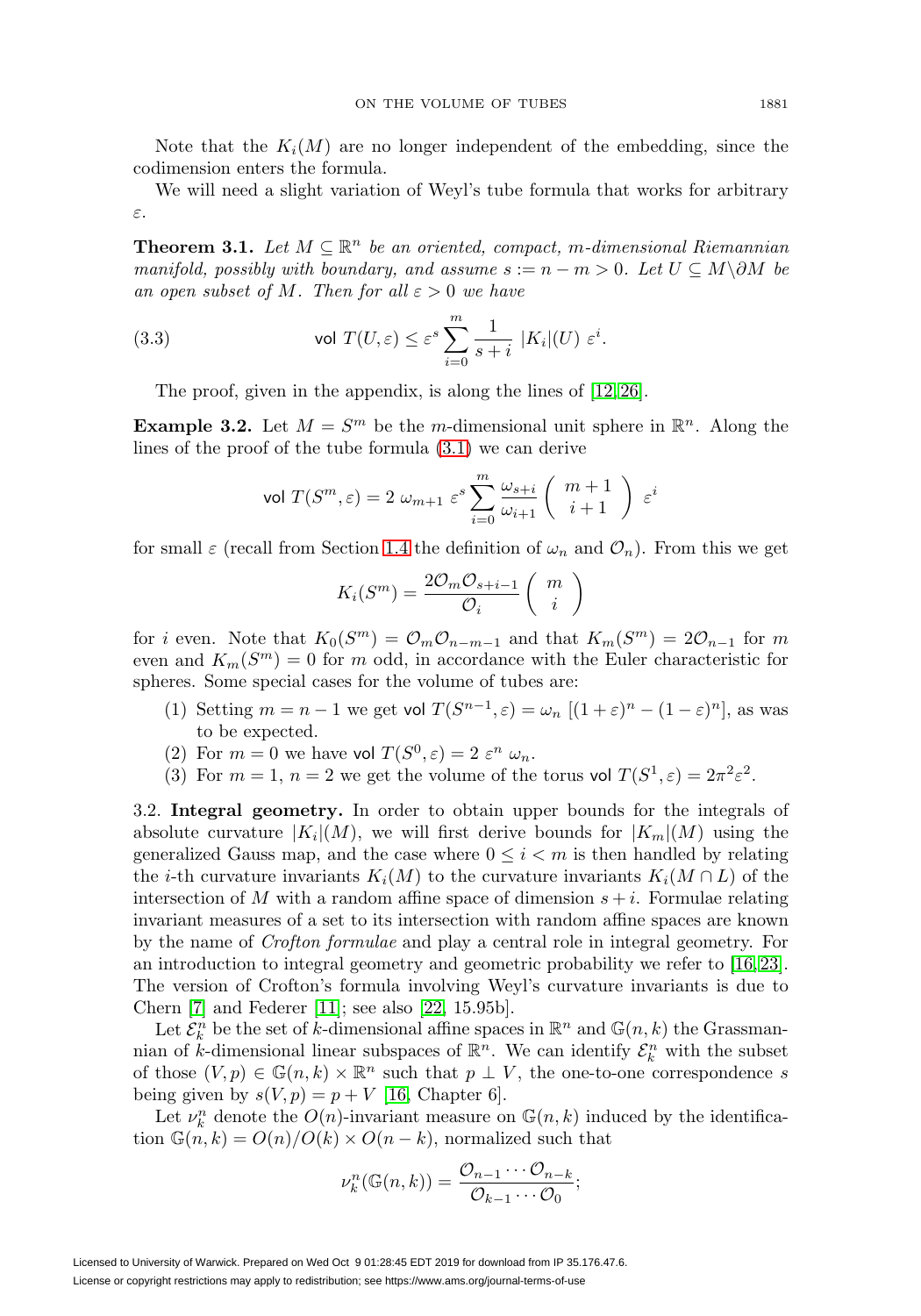see also [\[6,](#page-13-20) 3.2] for a discussion. The product measure  $\nu_k^n \times \omega_{\mathbb{R}^n}$  gives rise to an invariant measure  $\overline{\lambda}_k^n$  on  $\mathcal{E}_k^n$ , defined by

$$
\int_{V \in \mathbb{G}(n,k)} \left( \int_{p \in V^{\perp}} f \circ s(V,p) \, \omega_{V^{\perp}} \right) \, d\nu_k^n = \int_{L \in \mathcal{E}_k^n} f(L) \, d\overline{\lambda}_k^n,
$$

for a measurable function  $f$  on  $\mathcal{E}_k^n$ . In particular, setting

$$
f = \mathbf{1}_{B^n(p,\sigma)} = \begin{cases} 1 & L \cap B^n(p,\sigma) \neq \emptyset, \\ 0 & \text{else,} \end{cases}
$$

we get

$$
\overline{\lambda}_k^n(\lbrace L \in \mathcal{E}_k^n \mid L \cap B^n(p, \sigma) \neq \emptyset \rbrace) = \int_{L \in \mathcal{E}_k^n} f(L) d\overline{\lambda}_k^n
$$
  
= 
$$
\int_{V \in \mathbb{G}(n,k)} \left( \int_{p \in V^{\perp}} \mathbf{1}_{B^n(p, \sigma)} \omega_{V^{\perp}} \right) d\nu_k^n
$$
  
= 
$$
\omega_{n-k} \sigma^{n-k} \nu_k^n(\mathbb{G}(n,k)).
$$

In the following we use the renormalized measure  $\lambda_k^n = \nu_k^n (\mathbb{G}(n,k))^{-1} \overline{\lambda}_k^n$ , so that

$$
\lambda_k^n(\{L\in\mathcal{E}_k^n\mid L\cap B^n\neq\emptyset\})=\omega_{n-k}.
$$

The following theorem is merely a reformulation of [\[22,](#page-13-19) 15.95b] with a different normalization of the measure, and after simplifying the constants. Note also that with the parameters chosen here, it makes no difference whether we formulate this theorem with  $\mu_i(M)$  or with  $K_i(M)$ , since  $M \cap L$  has generically the same codimension s in L as M in  $\mathbb{R}^n$ . Recall the definition [\(1.1\)](#page-2-2) of the flag coefficients in Section [1.4.](#page-2-1)

**Theorem 3.3** (Crofton's Theorem)**.**

(3.4) 
$$
K_i(M) = \begin{bmatrix} n \\ s+i \end{bmatrix} \int_{L \in \mathcal{E}_{s+i}^n} K_i(M \cap L) d\lambda_{s+i}^n.
$$

Crofton's Theorem leads to a bound on integrals of absolute curvature.

**Theorem 3.4.** Let M be a compact Riemannian submanifold of  $\mathbb{R}^n$  of dimension  $m < n$ , and let  $i \leq m$ . Then

<span id="page-7-1"></span>(3.5) 
$$
|K_i|(M) \le 2\left[\begin{array}{c}n\\s+i\end{array}\right]\int_{L\in\mathcal{E}_{s+i}^n}|K_i|(M\cap L)\;d\lambda_{s+i}^n.
$$

<span id="page-7-0"></span>*Proof.* Let  $M_+$  and  $M_-$  denote the parts of M on which  $I_i(p)$  is positive and negative, respectively. Then  $|K_i|(M) = |K_i(M_+)| + |K_i(M_-)|$ .  $\Box$ 

## 4. Degree bounds

4.1. **Degree of the Gauss map.** In this section we interpret the expected value of the highest curvature invariant as the degree of a generalized Gauss map. Let  $S(NM)$  denote the normal sphere bundle over M. Note that  $S(NM)$  has codimension one in  $\mathbb{R}^n$ .

**Definition 4.1.** Let  $M \subseteq \mathbb{R}^n$  be a compact m-dimensional Riemannian manifold. The generalized Gauss map of M is defined as

$$
\gamma \colon S(NM) \to S^{n-1}, \quad (p, v) \mapsto v.
$$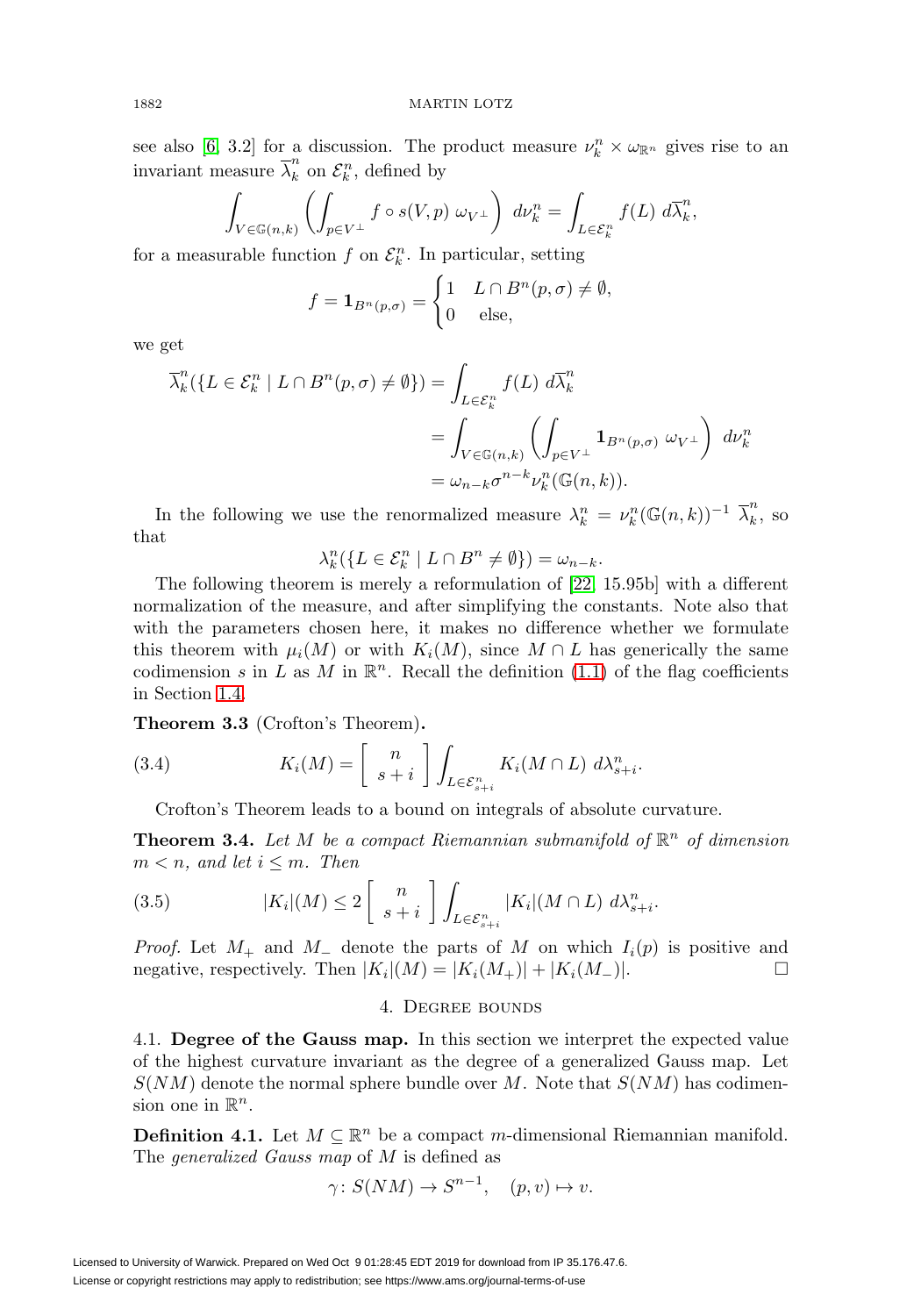The generalized Gauss map on a compact manifold can be shown to be surjective. Note that for almost all  $w \in S^{n-1}$ , the map  $h(p, v) = \langle v, w \rangle$  is a Morse function with non-degenerate critical points  $(p, v)$  such that  $v = w$ .

Recall now the definition [\(2.5\)](#page-4-0) of the degree of a map.

<span id="page-8-0"></span>**Lemma 4.2.** Let  $M \subseteq \mathbb{R}^n$  be a compact Riemannian manifold of dimension m. Then

(4.1) 
$$
|K_m|(M) = \int_{v \in S^{n-1}} \# \gamma^{-1}(v) \ \omega_{S^{n-1}} \leq \mathcal{O}_{n-1} \ \mathrm{mdeg} \ \gamma.
$$

Proof. We need to show that

(4.2) 
$$
\gamma^* \omega_{S^{n-1}} = |\det S(v)| \omega_{S(NM)}
$$

on  $M$ . Once this is shown, the claim of the lemma follows from the definition of the  $|K_i|$  [\(2.2\)](#page-4-1), namely,

$$
|K_m|(M) = \int_{(p,u)\in S(NM)} |\det S(u)| \omega_{S(NM)}.
$$

Let  $x^1, \ldots, x^m : U \to \mathbb{R}^m$  be orthonormal coordinates on an open set  $U \subset M$ . Let  $(E_1,\ldots,E_n)$  be an orthonormal frame field defined in a neighborhood of U in  $\mathbb{R}^n$ , such that on U we have  $E_i = \partial/\partial x^i$  for  $1 \leq i \leq m$ . The frame field  $E_1, \ldots, E_n$ gives a local trivialization of the sphere bundle

$$
U \times S^{s-1} \to S(NM),
$$
  
\n
$$
(p, u) \mapsto \left(p, \sum_{i=1}^{s} u^{i} E_{m+i}\right).
$$

An orthonormal coordinate system  $y^1, \ldots, y^{s-1}$  for  $S^{s-1}$  thus gives rise to orthonormal coordinates  $x^1, \ldots, x^m, y^1, \ldots, y^{s-1}$  on  $S(NM)$ . With  $\omega_M = dx^1 \wedge \cdots \wedge dx^m$ and  $dy = dy^1 \wedge \cdots \wedge dy^{s-1}$  we have

$$
\omega_{S(NM)} = \omega_M \wedge dy.
$$

Similarly we have  $\omega_{S^{n-1}} = E_1^* \wedge \cdots \wedge E_m^* \wedge dy^1 \wedge \cdots \wedge dy^{s-1}$ . Let  $\phi$  be such that  $\gamma^* \omega_{S^{n-1}} = \phi(p, v) \omega_{S(NM)}$  as differential form. Then

$$
\phi(p,v) = \gamma^* \omega_{S^{n-1}} \left( \frac{\partial}{\partial x^1}, \dots, \frac{\partial}{\partial x^m}, \frac{\partial}{\partial y^1}, \dots, \frac{\partial}{\partial y^{s-1}} \right)
$$
  
=  $\omega_{S^{n-1}} \left( \gamma_* \frac{\partial}{\partial x^1}, \dots, \gamma_* \frac{\partial}{\partial x^m}, \gamma_* \frac{\partial}{\partial y^1}, \dots, \gamma_* \frac{\partial}{\partial y^{s-1}} \right).$ 

Note that

$$
\gamma_* \frac{\partial}{\partial x^i} = \sum_{\ell=1}^s u^\ell \frac{\partial}{\partial x^i} E_{m+\ell}(p), \quad \gamma_* \frac{\partial}{\partial y^j} = \sum_{\ell=1}^s \frac{\partial}{\partial y^j} u^\ell E_{m+\ell}(p),
$$

from which we obtain

$$
\phi(p,v) = \omega_M\left(\frac{\partial}{\partial x^1}\gamma,\ldots,\frac{\partial}{\partial x^m}\gamma\right)\cdot dy\left(\frac{\partial}{\partial y^1}\gamma,\ldots,\frac{\partial}{\partial y^{s-1}}\gamma\right).
$$

A direct calculation shows that

$$
\langle \frac{\partial}{\partial x^i} \gamma, E_j \rangle = -S_{ij}(v).
$$

Licensed to University of Warwick. Prepared on Wed Oct 9 01:28:45 EDT 2019 for download from IP 35.176.47.6. License or copyright restrictions may apply to redistribution; see https://www.ams.org/journal-terms-of-use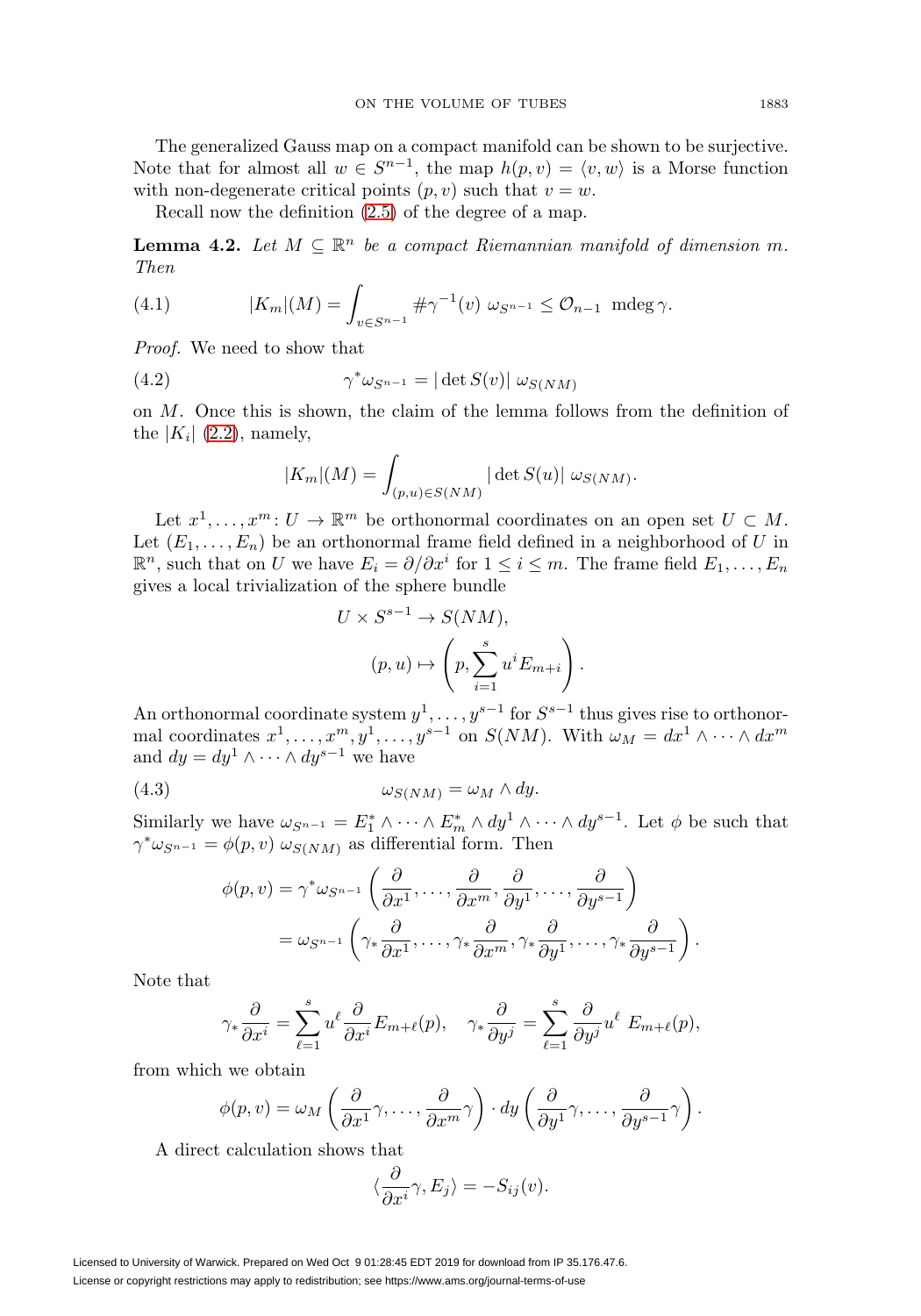From this it follows that

$$
\omega_M\left(\frac{\partial}{\partial x^1}\gamma,\ldots,\frac{\partial}{\partial x^m}\gamma\right) = (-1)^m \det S(v).
$$

Clearly

$$
dy\left(\frac{\partial}{\partial y^1}\gamma,\ldots,\frac{\partial}{\partial y^{s-1}}\gamma\right)=1
$$

from which the claim follows for M without boundary.  $\Box$ 

The statement of Lemma [4.2](#page-8-0) also holds if  $M$  is replaced by an open subset  $U \subset M \backslash \partial M$ , for a compact manifold with boundary M. We omit the details.

For an affine subspace  $L \in \mathcal{E}_{s+i}^n$  in general position, the intersection  $M \cap L$  is either empty or an *i*-dimensional submanifold of  $L \cong \mathbb{R}^{s+i}$ . In the latter case we can define the degree of  $M$  with respect to  $L$  as the degree of the Gauss map of  $M \cap L$  in  $L$ , that is,

$$
\operatorname{mdeg}(M;L) := \operatorname{mdeg}\gamma|_{M \cap L} \le \max_{v \in S^{s+i-1}} \#\gamma|_{M \cap L}^{-1}(v).
$$

Define the *i*-th degree mdeg<sub>i</sub>(M) of M to be the maximum of mdeg(M; L) over all  $L \in \mathcal{E}_{s+i}^n$  that intersect M:

$$
\operatorname{mdeg}_i(M):=\sup_{L\in\mathcal{E}^n_{s+i}}\operatorname{mdeg}(M;L).
$$

Before dealing with polynomial equations, we give a bound of the volume of an ε-tube around M by a function of the *i*-th degrees of M and of ε.

<span id="page-9-0"></span>**Theorem 4.3.** Let M be a Riemannian manifold of dimension m in  $\mathbb{R}^n$  and set  $s = n - m$ . Assume M is contained in a ball  $B<sup>n</sup>(p, \sigma)$  of radius  $\sigma$ . Then for  $\varepsilon > 0$ we have

$$
\text{vol }T(M,\varepsilon)\leq 2\omega_n\,\,\varepsilon^s\,\,\sum_{i=0}^m\left(\begin{array}{c}n\\ s+i\end{array}\right)\,\,\text{mdeg}_i(M)\,\,\sigma^{m-i}\varepsilon^i,
$$

with equality for  $\varepsilon$  small enough.

Proof. In light of the tube formula, Theorem [3.1,](#page-6-0) we aim to bound the integrals of absolute curvature  $|K_i|$  of M. By Crofton's formula [\(3.5\)](#page-7-1) and the degree bound, Lemma [4.2,](#page-8-0) we have

$$
\frac{1}{s+i}|K_i|(M) \leq \frac{2}{s+i} \left[ \begin{array}{c} n \\ s+i \end{array} \right] \int_{L \in \mathcal{E}_{s+i}^n} |K_i|(M \cap L) d\lambda_{s+i}^n
$$
  

$$
\leq \frac{2\omega_n}{(s+i)\omega_{s+i}\omega_{m-i}} \left( \begin{array}{c} n \\ s+i \end{array} \right) \mathcal{O}_{s+i-1} \int_{L \in \mathcal{E}_{s+i}^n} \text{mdeg}(M;L) d\lambda_{s+i}^n.
$$

Since  $M \subset B^p(p,\sigma)$ , we only need to worry about those L that intersect this ball. By our normalization,

$$
\lambda_{s+i}^n(\{L \in \mathcal{E}_{s+i}^n \mid L \cap B^n(p, \sigma) \neq \emptyset\}) = \sigma^{m-i} \omega_{m-i},
$$

and we can bound the right-most integral above as

$$
\int_{L \in \mathcal{E}_{s+i}^n} \mathrm{mdeg}(M; L) d\lambda_{s+i}^n \le \sigma^{m-i} \omega_{m-i} \cdot \mathrm{mdeg}_i(M).
$$

Plugging these bounds into the tube formula [\(3.3\)](#page-6-1) and simplifying the constants, the claim follows.  $\Box$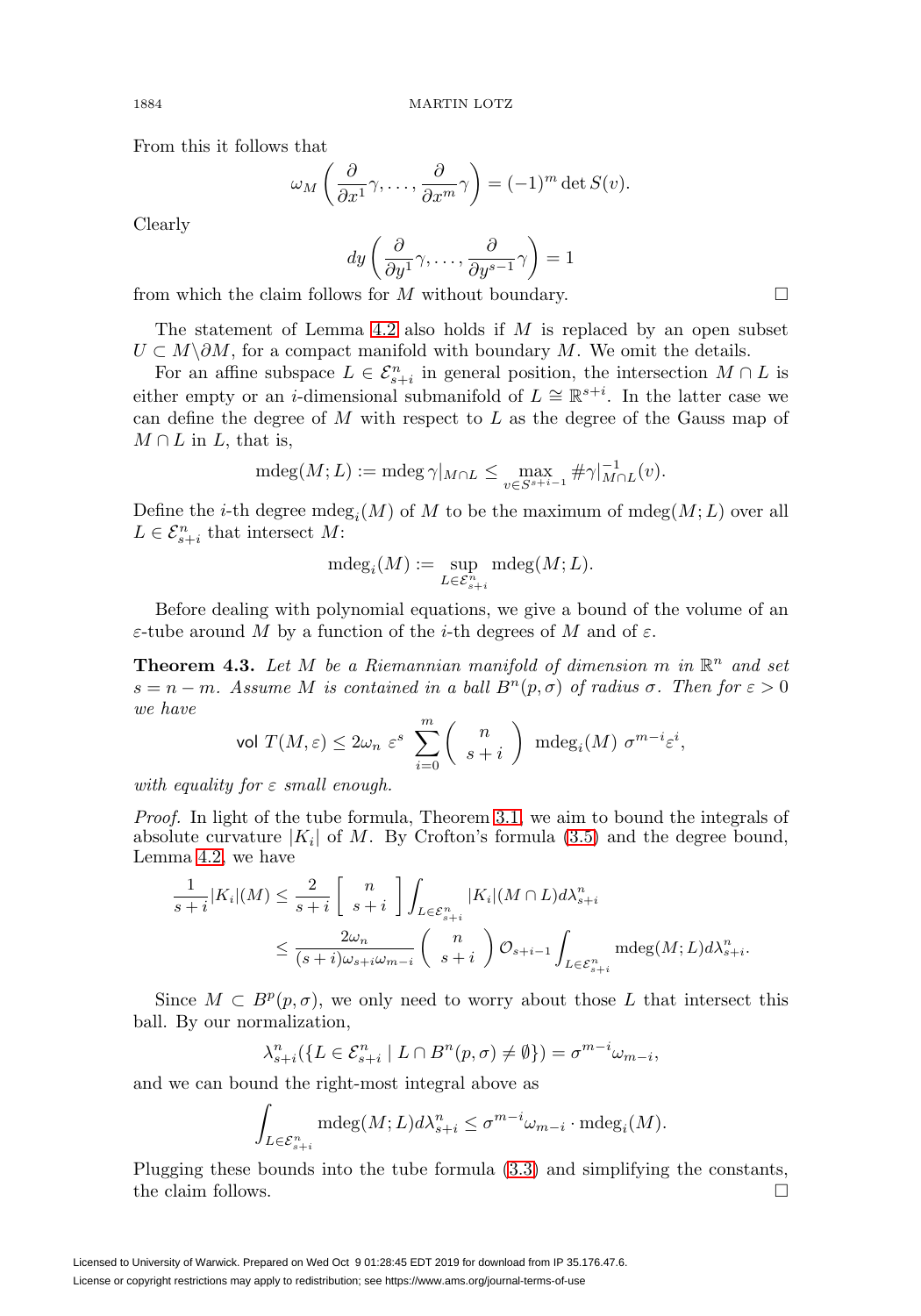4.2. **Complete intersections.** Let  $f_1, \ldots, f_s \in \mathbb{R}[X_1, \ldots, X_n]$  be polynomials such that their common zero set V is a complete intersection, i.e., for every  $p \in V$ the gradients  $\nabla f_1,\ldots,\nabla f_s$  are linearly independent. The gradients determine an orientation of V .

<span id="page-10-0"></span>**Lemma 4.4.** Let V be a complete intersection defined as the zero-set of polynomials  $f_1,\ldots,f_s$  of degree at most D. Then the degree of the generalized Gauss map  $\gamma: S(NV) \to S^{n-1}$  is bounded by

$$
\operatorname{mdeg}\gamma \le (2D)^n.
$$

*Proof.* We assume  $V$  is compact; the general case can be handled with some care. Let  $f = \sum_{i=1}^{s} f_i^2$ , so that in particular,  $Z(f) = Z(f_1, \ldots, f_s)$ . Let  $\delta > 0$  be such that  $\delta$  is a regular value of  $f: \mathbb{R}^n \to \mathbb{R}$  and set  $f_{\delta} = f - \delta$ . Then  $V_{\delta} = Z(f_{\delta})$  is a hypersurface with associated Gauss map  $\gamma_{\delta}(x) = \nabla f_{\delta}(x)/\|\nabla f_{\delta}(x)\|$ . By a standard argument using Bézout's Theorem (cf., [\[19\]](#page-13-21)), the degree of  $\gamma_{\delta}$  is bounded by  $(2D)^n$ . We next argue that this bound also applies to the cardinality of  $\gamma^{-1}(v)$ .

In fact, we can find a regular value of f,  $\delta > 0$ , such that for all  $(p_i, v_i) \in \gamma^{-1}(v)$ and disjoint some neighborhoods  $U_i$  of  $p_i$  in  $\mathbb{R}^n$ , there exist  $q_i \in U_i$  such that  $f(q_i) = \delta$  and  $\gamma_{\delta}(q_i) = v$ . It follows that the number of points in the preimage  $\gamma^{-1}(v)$  is also bounded by  $(2D)^n$ .

Now everything is in place for the proof of the main bound.

*Proof of Theorem [1.1](#page-0-0).* Set  $M' := V \cap B^{n}(p, \sigma + \varepsilon)$ . For almost all  $\sigma$ , M' will be a smooth compact Riemannian manifold with smooth  $(m-1)$ -dimensional boundary  $\partial M'$  (Lemma [2.1\)](#page-5-2). Moreover,

$$
T(V,\varepsilon) \cap B^n(p,\sigma) \subseteq T(M' \backslash \partial M',\varepsilon) \cup T(\partial M',\varepsilon).
$$

Note that this inclusion does not hold if we had defined  $M'$  by intersecting V with  $B<sup>n</sup>(p, \sigma)$ , as V need not intersect that ball at all. We can then apply Theorem [4.3](#page-9-0) to  $M' \backslash \partial M'$  and to  $\partial M'$ .

Since  $\mathrm{mdeg}_i(M' \setminus \partial M') \leq \mathrm{mdeg}_i(V)$ , it remains to bound  $\mathrm{mdeg}_i(V)$ . To bound the degree of  $V \cap L$ , after a change of coordinates we can assume that L is given by  $x_{s+i+1} = 0, \ldots, x_n = 0$ . The  $f_i$  can therefore be seen as polynomials in  $s + i$ variables, denoted by  $\overline{x}$ . The claim now follows from Lemma [4.4.](#page-10-0)

The boundary  $\partial M'$  is defined by the same set of polynomials  $f_1,\ldots,f_s$  as V, with the additional constraint of lying on the sphere  $\sum_i x_i^2 = (\sigma + \varepsilon)^2$ . We can therefore apply the same degree bounds, with the exponents increased by one, to this set.

Note that if V is homogeneous, we can define M' by intersecting with  $B<sup>n</sup>(p, \sigma)$ rather than  $B^{n}(p, \sigma + \varepsilon)$ . We also have  $T(V, \varepsilon) \cap B^{n}(p, \sigma) \subseteq T(M' \setminus \partial M', \varepsilon)$ , which accounts for the factor of 2 instead of 4 and the simpler form in the second equation in Theorem [1.1.](#page-0-0)

Dividing the resulting expressions by vol  $B^{n}(p, \sigma) = \omega_n \sigma^n$  gives the desired bounds.  $\Box$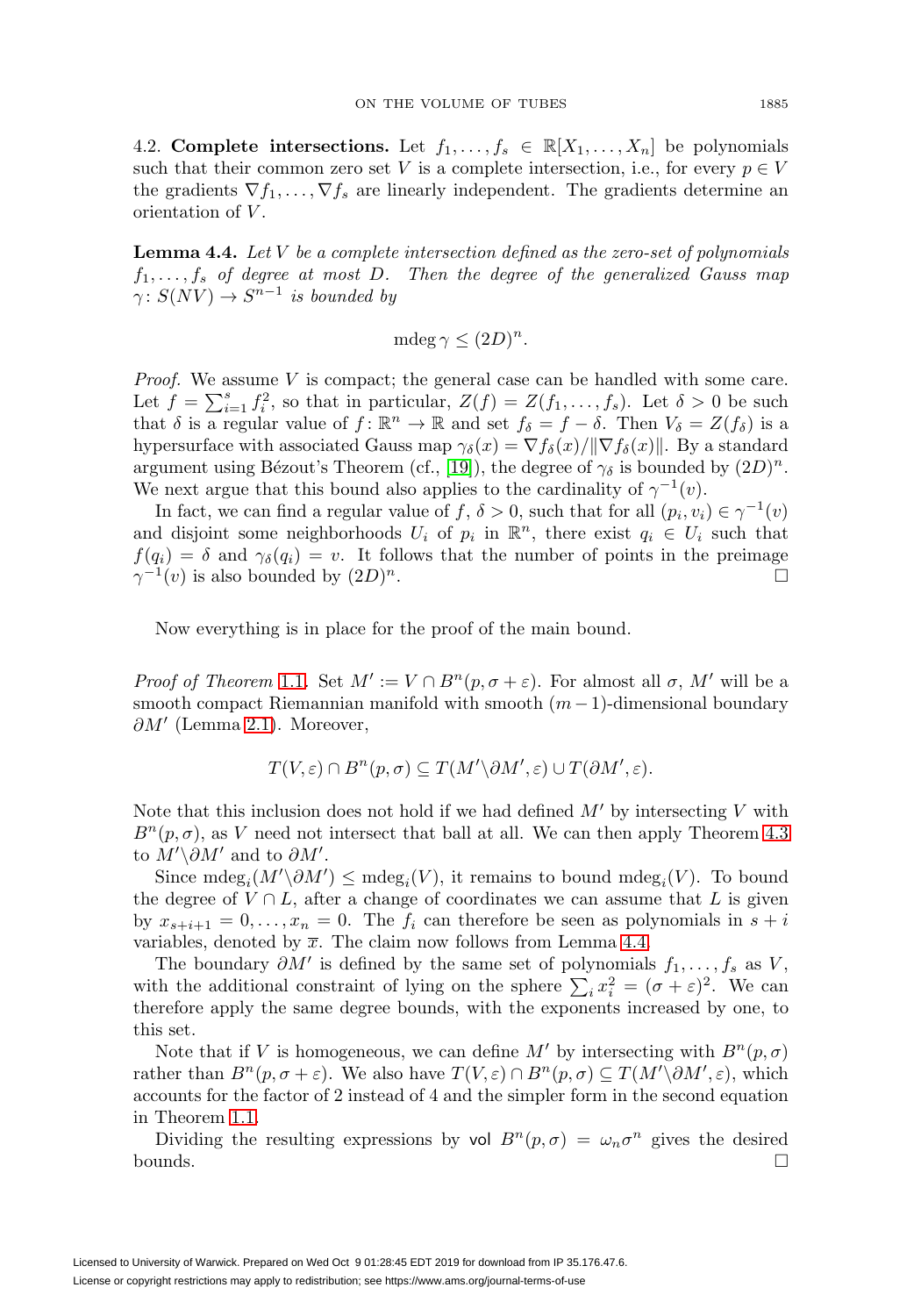### 1886 MARTIN LOTZ

## **APPENDIX**

In this appendix we give a proof of the tube formula Theorem [3.1.](#page-6-0)

Proof of Theorem [3.1](#page-6-0). We prove the first inequality and point out on the way how the equality for small  $\varepsilon$  is obtained. We restrict to compact manifolds without boundary  $M$ ; extending the argument, the slightly more general case in the statement of the theorem causes no problem.

Consider the surjective map

$$
f: S(NM) \times [0, \varepsilon] \to T(M, \varepsilon) \subseteq \mathbb{R}^n,
$$
  

$$
(p, v, t) \mapsto p + tv
$$

of compact manifolds. For  $(p, v) \in S(NM)$  the critical radius is defined as

$$
\rho_M(p, v) = \sup\{t \mid \text{dist}(p + tv, M) = t\},\
$$

and set  $\rho_M = \inf_{(p,v)\in S(NM)} \rho_M(p,v)$ . The map f is injective if  $\varepsilon \leq \rho_M$ .

By Sard's Theorem the set of critical values of f has Lebesgue measure zero and the fibers of f at regular values are finite and locally constant [\[20,](#page-13-16)  $\S$ 1]. Given the natural volume form  $\omega_{\mathbb{R}^n}$  on  $\mathbb{R}^n$  we thus have, by [\(2.4\)](#page-4-2),

(A.1) vol 
$$
T(M, \varepsilon) \le \int_{p \in T(M, \varepsilon)} \# f^{-1}(p) \omega_{\mathbb{R}^n} = \int_{S(NM) \times (0, \varepsilon)} f^* \omega_{\mathbb{R}^n},
$$

with equality if  $\varepsilon \leq \rho_M$ . Recall that we are dealing with unsigned forms.

The problem reduces to evaluating the right-hand side. We claim that

<span id="page-11-0"></span>(A.2) 
$$
f^*\omega_{\mathbb{R}^n} = t^{s-1} |\det(\mathrm{Id} - tS(v)) \omega_{S(NM)} \wedge dt|.
$$

Assuming this to hold for the moment, the claimed inequality for the volume of tubes follows by integrating

$$
\int_{S(NM)\times(0,\varepsilon)} f^* \omega_{\mathbb{R}^n} = \int_{S(NM)} \left( \int_0^{\varepsilon} t^{s-1} |\det(\mathrm{Id} - tS(v))| dt \right) \omega_{S(NM)}
$$
\n
$$
\leq \int_{S(NM)} \left( \int_0^{\varepsilon} t^{s-1} \sum_{i=0}^m t^i |\psi_i(v)| dt \right) \omega_{S(NM)}
$$
\n
$$
= \sum_{i=0}^m \left( \int_0^{\varepsilon} t^{s-1+i} dt \right) \left( \int_{S(NM)} |\psi_i(v)| \omega_{S(NM)} \right)
$$
\n
$$
= \sum_{i=0}^m \frac{1}{s+i} \varepsilon^{s+i} |K_i|(M).
$$

It therefore remains to prove [\(A.2\)](#page-11-0). Note that if  $\varepsilon < \rho_M$ , then the map f is injective and, with the right choice of orientation, the determinant det(Id  $-tS(v)$ ) is always positive. We can therefore omit the absolute value and obtain an equality with the integrals of curvature.

Let  $(x^1,\ldots,x^m): U \to \mathbb{R}^m$  be orthonormal coordinates on  $U = U' \cap M$ . Let  $(E_1,\ldots,E_n)$  be an orthonormal frame field on U' such that  $E_i := \frac{\partial}{\partial x^i}$  on  $U \subseteq M$ for  $1 \leq i \leq m$ . Set  $\omega_M := E_1^* \wedge \cdots \wedge E_m^*$  and  $\omega_N := E_{m+1}^* \wedge \cdots \wedge E_n^*$  ( $E_i^*$  denoting the dual of  $E_i$ ). We then have  $\omega_{\mathbb{R}^n} = \omega_M \wedge \omega_N$ , and for the restriction to M,  $\omega_M|_{TM} = dx^1 \wedge \cdots \wedge dx^m.$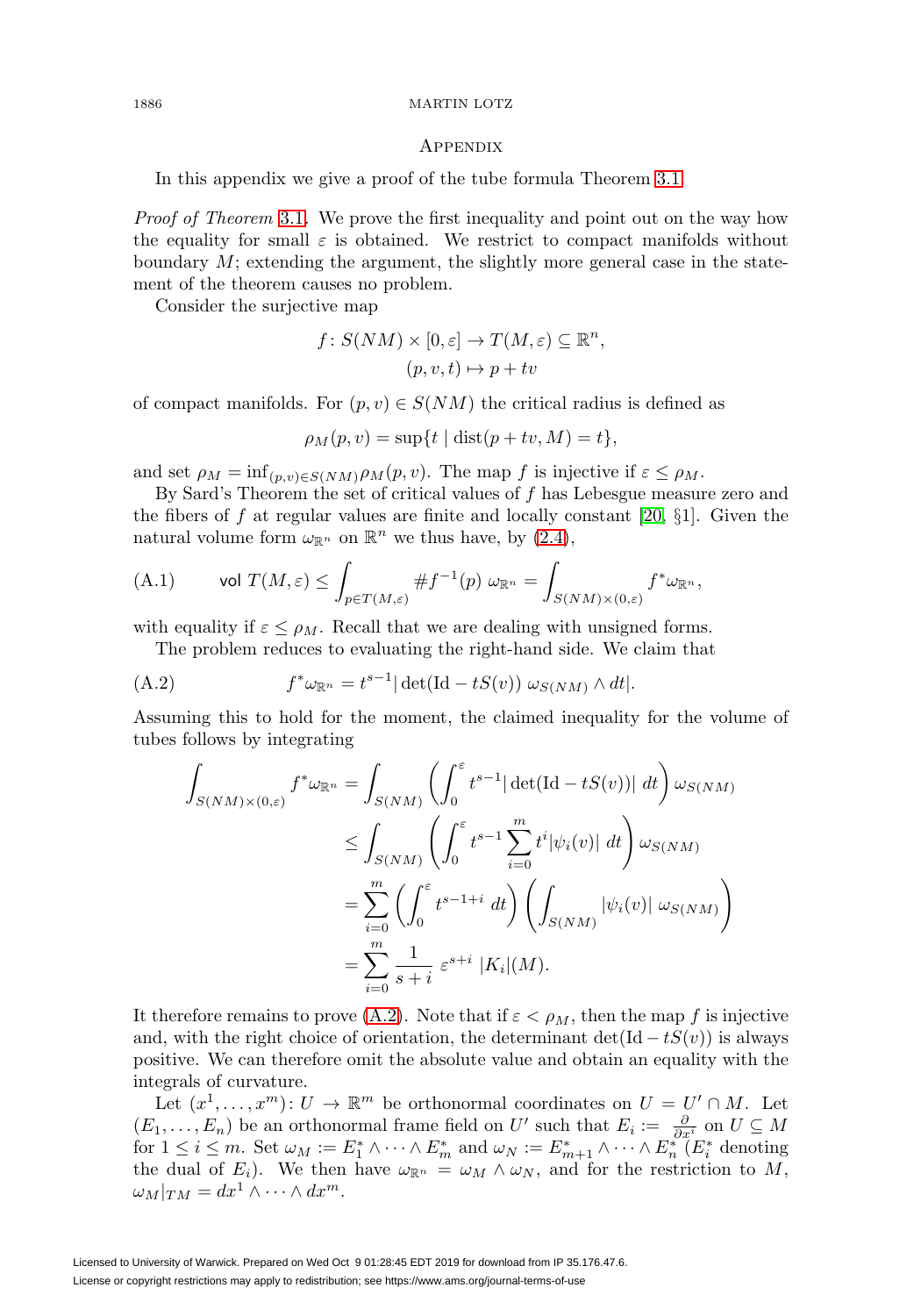The frame field also gives a local trivialization of the sphere bundle

$$
U \times S^{s-1} \to S(NM),
$$
  
\n
$$
(p, u) \mapsto \left(p, \sum_{i=1}^{s} u^{i} E_{m+i}(p)\right).
$$

An orthonormal coordinate system  $y^1, \ldots, y^{s-1}$  for  $S^{s-1}$  then gives rise to orthonormal coordinates  $(x^1, \ldots, x^m, y^1, \ldots, y^{s-1}, t)$  on  $S(NM) \times (0, \varepsilon)$ . Setting  $dx = dx^1 \wedge \cdots \wedge dx^m$  and  $dy = dy^1 \wedge \cdots \wedge dy^{s-1}$  we have

<span id="page-12-0"></span>
$$
(A.3) \t\t\t \t\t \omega_{S(NM)} \wedge dt = dx \wedge dy \wedge dt.
$$

Let  $\phi(p, v, t)$  be such that  $f^* \omega_{\mathbb{R}^n} = \phi(p, v, t) \omega_{S(NM)} \wedge dt$  as differential form. By equation [\(A.3\)](#page-12-0) we obtain

$$
\phi(p, v, t) = f^* \omega_{\mathbb{R}^n} \left( \frac{\partial}{\partial x^1}, \dots, \frac{\partial}{\partial x^m}, \frac{\partial}{\partial y^1}, \dots, \frac{\partial}{\partial y^{s-1}}, \frac{\partial}{\partial t} \right)
$$
  
=  $\omega_{\mathbb{R}^n} \left( f_* \frac{\partial}{\partial x^1}, \dots, f_* \frac{\partial}{\partial x^m}, f_* \frac{\partial}{\partial y^1}, \dots, f_* \frac{\partial}{\partial y^{s-1}}, f_* \frac{\partial}{\partial t} \right).$ 

We next observe that, using the definition of  $f$ ,

$$
f_*\frac{\partial}{\partial x^i} = \frac{\partial}{\partial x^i}p + t\sum_{\ell=1}^s u^{\ell}\frac{\partial}{\partial x^i}E_{m+\ell}(p),
$$
  

$$
f_*\frac{\partial}{\partial y^j} = t\sum_{\ell=1}^s \frac{\partial}{\partial y^j}u^{\ell} E_{m+\ell}(p),
$$
  

$$
f_*\frac{\partial}{\partial t} = v.
$$

In particular,  $f_*(T_vS^{s-1} \times T_t\mathbb{R}) \subseteq N_pM = (T_pM)^{\perp}$ , so that

$$
\phi(p, v, t) = \omega_M \left( \frac{\partial}{\partial x^1} f, \dots, \frac{\partial}{\partial x^m} f \right) \cdot \omega_N \left( \frac{\partial}{\partial y^1} f, \dots, \frac{\partial}{\partial y^{s-1}} f, \frac{\partial}{\partial t} f \right).
$$

A straightforward calculation shows that

$$
\left\langle \frac{\partial}{\partial x^i} f, E_j \right\rangle = \left\langle E_i + t \frac{\partial}{\partial x^i} Z, E_j \right\rangle = \delta_{ij} - t S_{ij}(v),
$$

where Z is a normal vector field with  $Z(p) = v$ . From this it follows that

$$
\omega_M\left(\frac{\partial}{\partial x^1}f,\ldots,\frac{\partial}{\partial x^m}f\right)=\det(\mathrm{Id}-tS(v)).
$$

Similarly one obtains

$$
\omega_N\left(\frac{\partial}{\partial y^1}f,\ldots,\frac{\partial}{\partial y^{s-1}}f,\frac{\partial}{\partial t}f\right)=t^{s-1}.
$$

This completes the proof of the claimed inequality.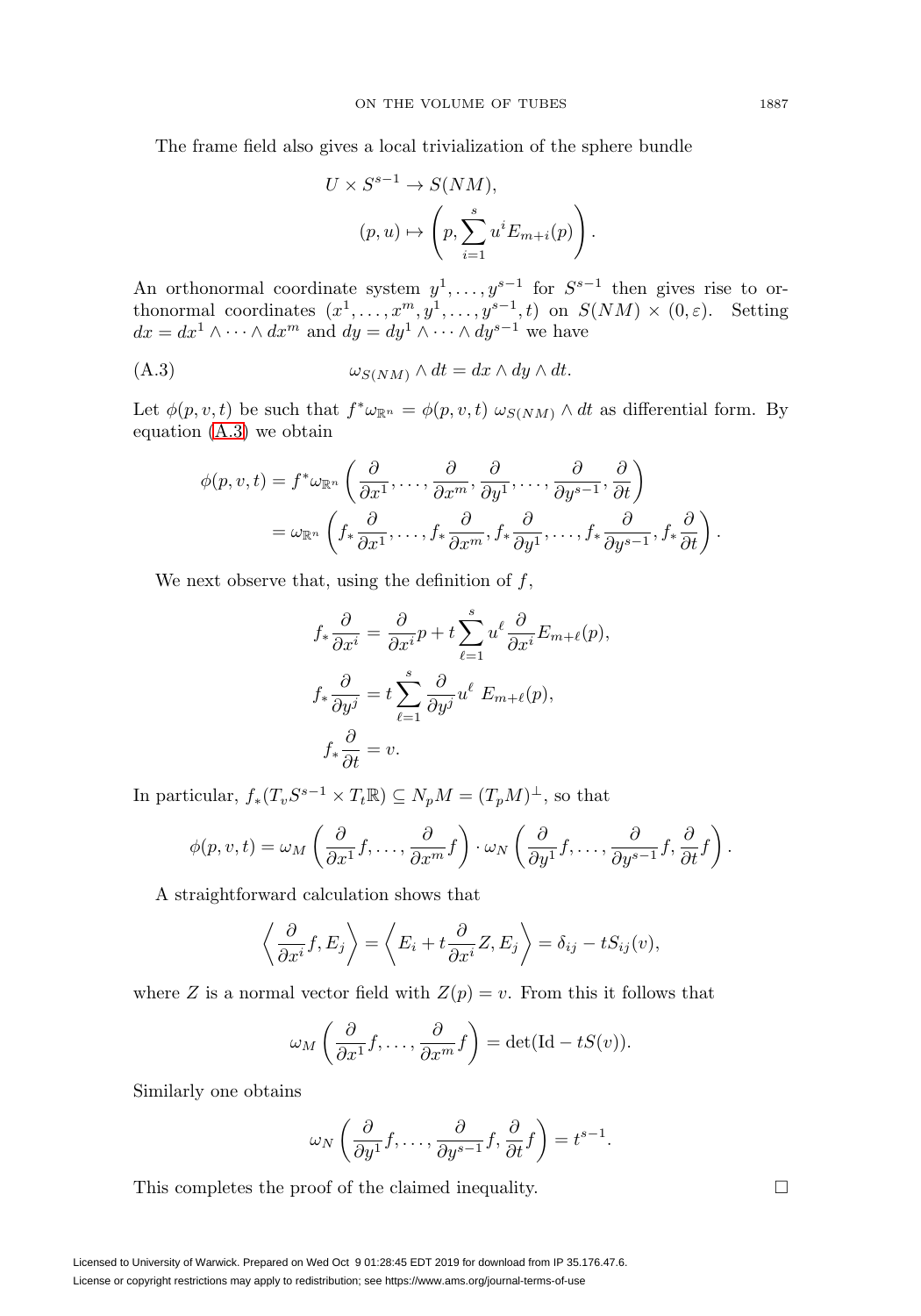#### 1888 MARTIN LOTZ

#### **REFERENCES**

- <span id="page-13-9"></span>[1] Robert J. Adler and Jonathan E. Taylor, Random fields and geometry, Springer Monographs in Mathematics, Springer, New York, 2007. M[R2319516 \(2008m:60090\)](http://www.ams.org/mathscinet-getitem?mr=2319516)
- <span id="page-13-10"></span>[2] Dennis Amelunxen and Peter Bürgisser, *Probabilistic analysis of the Grassmann condition* number, Foundations of Computational Mathematics, posted on November 14, 2013, 1–49, DOI 10.1007/s10208-013-9178-4.
- <span id="page-13-11"></span>[3] Dennis Amelunxen, Martin Lotz, Michael B. McCoy, and Joel A. Tropp, Living on the edge: phase transitions in convex programs with random data, Information and Inference, posted on 2014, DOI 10.1093/imaiai/iau005, available at [http://imaiai.oxfordjournals.](http://imaiai.oxfordjournals.org/content/early/2014/06/28/imaiai.iau005.full.pdf+html) [org/content/early/2014/06/28/imaiai.iau005.full.pdf+html](http://imaiai.oxfordjournals.org/content/early/2014/06/28/imaiai.iau005.full.pdf+html).
- <span id="page-13-7"></span>[4] Peter Bürgisser, Smoothed analysis of condition numbers, Proceedings of the International Congress of Mathematicians. Volume IV, Hindustan Book Agency, New Delhi, 2010, pp. 2609– 2633. M[R2827986 \(2012k:65056\)](http://www.ams.org/mathscinet-getitem?mr=2827986)
- <span id="page-13-1"></span>[5] Peter Bürgisser, Felipe Cucker, and Martin Lotz, The probability that a slightly perturbed numerical analysis problem is difficult, Math. Comp. **77** (2008), no. 263, 1559–1583, DOI 10.1090/S0025-5718-08-02060-7. M[R2398780 \(2009a:65132\)](http://www.ams.org/mathscinet-getitem?mr=2398780)
- <span id="page-13-20"></span>[6] Peter Bürgisser, Felipe Cucker, and Martin Lotz, Coverage processes on spheres and condition numbers for linear programming, Ann. Probab. **38** (2010), no. 2, 570–604, DOI 10.1214/09- AOP489. M[R2642886 \(2011d:60036\)](http://www.ams.org/mathscinet-getitem?mr=2642886)
- <span id="page-13-17"></span>[7] Shiing-shen Chern, On the kinematic formula in integral geometry, J. Math. Mech. **16** (1966), 101–118. M[R0198406 \(33 #6564\)](http://www.ams.org/mathscinet-getitem?mr=0198406)
- <span id="page-13-5"></span>[8] James W. Demmel, On condition numbers and the distance to the nearest ill-posed problem, Numer. Math. **51** (1987), no. 3, 251–289, DOI 10.1007/BF01400115. M[R895087 \(88i:15014\)](http://www.ams.org/mathscinet-getitem?mr=895087)
- <span id="page-13-0"></span>[9] James W. Demmel, The probability that a numerical analysis problem is difficult, Math. Comp. **50** (1988), no. 182, 449–480, DOI 10.2307/2008617. M[R929546 \(89g:65062\)](http://www.ams.org/mathscinet-getitem?mr=929546)
- <span id="page-13-14"></span>[10] Manfredo Perdig˜ao do Carmo, Riemannian geometry, Mathematics: Theory & Applications, Birkhäuser Boston Inc., Boston, MA, 1992. Translated from the second Portuguese edition by Francis Flaherty. M[R1138207 \(92i:53001\)](http://www.ams.org/mathscinet-getitem?mr=1138207)
- <span id="page-13-18"></span>[11] Herbert Federer, Curvature measures, Trans. Amer. Math. Soc. **93** (1959), 418–491. M[R0110078 \(22 #961\)](http://www.ams.org/mathscinet-getitem?mr=0110078)
- <span id="page-13-2"></span>[12] Alfred Gray, Tubes, 2nd ed., Progress in Mathematics, vol. 221, Birkhäuser Verlag, Basel, 2004. With a preface by Vicente Miquel. M[R2024928 \(2004j:53001\)](http://www.ams.org/mathscinet-getitem?mr=2024928)
- <span id="page-13-8"></span>[13] Misha Gromov and Larry Guth, Generalizations of the Kolmogorov-Barzdin embedding estimates, Duke Math. J. **161** (2012), no. 13, 2549–2603, DOI 10.1215/00127094-1812840. M[R2988903](http://www.ams.org/mathscinet-getitem?mr=2988903)
- <span id="page-13-15"></span>[14] Ralph Howard, The kinematic formula in Riemannian homogeneous spaces, Mem. Amer. Math. Soc. **106** (1993), no. 509, vi+69, DOI 10.1090/memo/0509. M[R1169230 \(94d:53114\)](http://www.ams.org/mathscinet-getitem?mr=1169230)
- <span id="page-13-6"></span>[15] William Kahan. Conserving Confluence Curbs Ill-Condition. Computer Science Dept., University of California, Berkeley, 1972. Technical Report 6.
- <span id="page-13-13"></span>[16] Daniel A. Klain and Gian-Carlo Rota, Introduction to geometric probability, Lezioni Lincee. [Lincei Lectures], Cambridge University Press, Cambridge, 1997. M[R1608265 \(2001f:52009\)](http://www.ams.org/mathscinet-getitem?mr=1608265)
- <span id="page-13-3"></span>[17] Eric J. Kostlan, Statistical Complexity of Numerical Linear Algebra, ProQuest LLC, Ann Arbor, MI, 1985. Thesis (Ph.D.)–University of California, Berkeley. M[R2634377](http://www.ams.org/mathscinet-getitem?mr=2634377)
- <span id="page-13-12"></span>[18] Michael B. McCoy and Joel A. Tropp, From Steiner formulas for cones to concentration of intrinsic volumes, Discrete Comput. Geom. **51** (2014), no. 4, 926–963, DOI 10.1007/s00454- 014-9595-4. M[R3216671](http://www.ams.org/mathscinet-getitem?mr=3216671)
- <span id="page-13-21"></span>[19] John W. Milnor, On the Betti numbers of real varieties, Proc. Amer. Math. Soc., 15:275–280, 1964. M[R0161339 \(28 #4547\)](http://www.ams.org/mathscinet-getitem?mr=0161339)
- <span id="page-13-16"></span>[20] John W. Milnor, Topology from the differentiable viewpoint, Princeton Landmarks in Mathematics, Princeton University Press, Princeton, NJ, 1997. Based on notes by David W. Weaver; Revised reprint of the 1965 original. M[R1487640 \(98h:57051\)](http://www.ams.org/mathscinet-getitem?mr=1487640)
- <span id="page-13-4"></span>[21] James Renegar, On the efficiency of Newton's method in approximating all zeros of a system of complex polynomials, Math. Oper. Res. **12** (1987), no. 1, 121–148, DOI 10.1287/moor.12.1.121. M[R882846 \(88j:65112\)](http://www.ams.org/mathscinet-getitem?mr=882846)
- <span id="page-13-19"></span>[22] Luis A. Santaló. *Integral Geometry and Geometric Probability*. Cambridge Mathematical Library. Cambridge University Press, 2004.